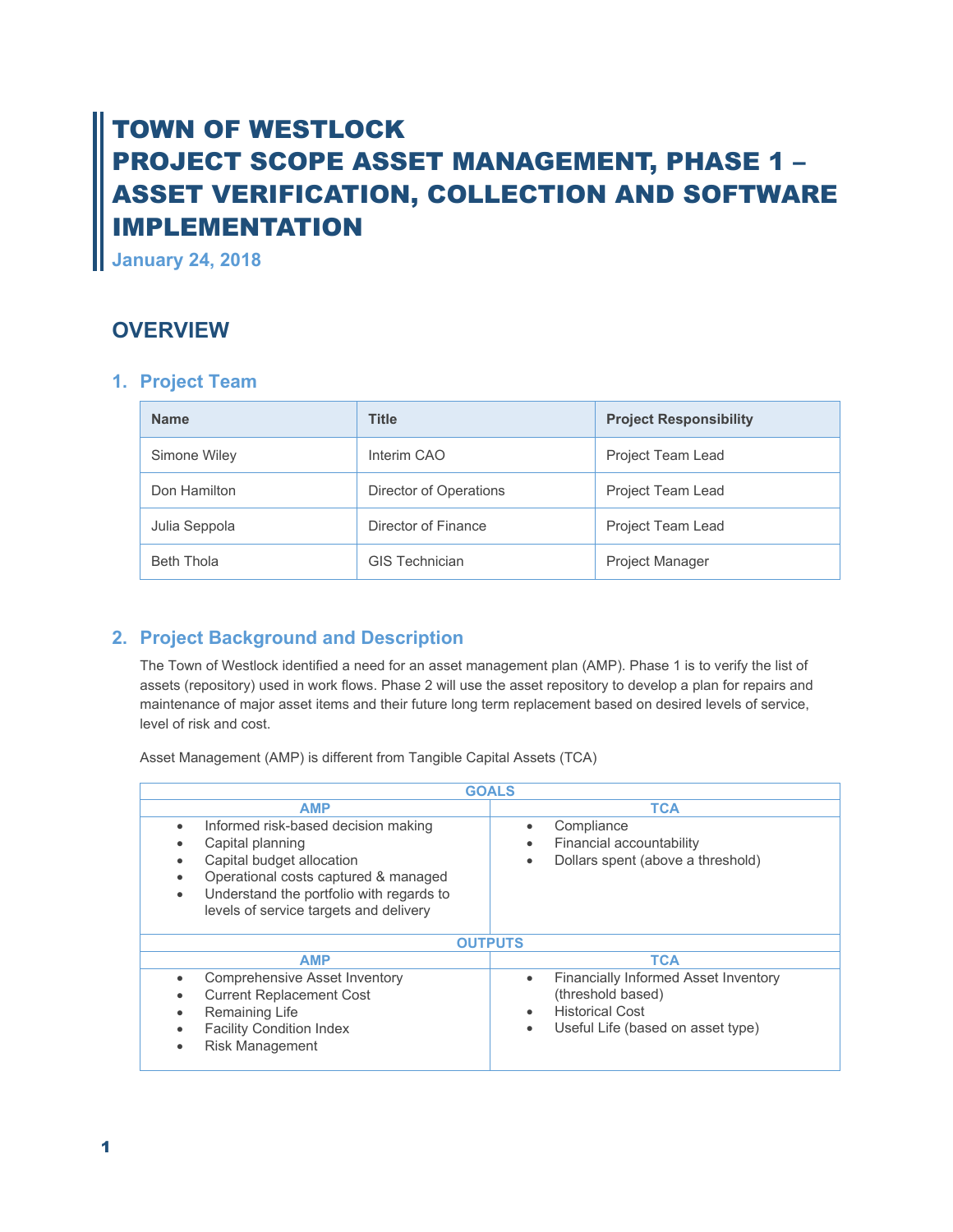#### **3. Project Scope**

- Review existing policies and guidelines and/or develop new policies to ensure they are aligned with current standards
- Set timelines for collection and verification of data
- Develop software systems and input parameters (including data population methods, identify software training plans as needed)
- Collect inventory and completion of asset repository.
- Validate information gathered and ensure accurate entry of the registry into software

#### **4. High-Level Requirements**

- Worktech (Asset Management Software) and ArcMap (GIS software) is in place, both capable of communicating with the financial software through database linkages. A GIS module is required for WorkTech and ArcMap to communicate directly with each other, saving the time/resources required of exporting and importing databases.
- Personnel continue to attend workshops and training session to keep current with Alberta standards.

#### **5. Deliverables**

Comprehensive repository with valuations and conditions of capital property that will support long range capital and operations budget planning. Under the MGA Section 245, *each council must adopt a capital budget for each calendar year*. Under Section 283.1 (3) *Each municipality must prepare a written plan respecting its anticipated capital property additions over a period of at least the next 5 financial years.* Under Section 241 (c) "*capital property*" means property that: (i) is used in the production or supply of goods and services or is used for a municipal purpose, (ii) has a useful life extending beyond 12 months and is intended to be used on a continuing basis, and (iii) is not intended for sale in the ordinary course of operations;

#### **6. Organizational Impacts**

The plan will align with Council's vision as established in the September 2017 updated strategic plan. "*Westlock is ready for the future*". This goal is about achieving financial sustainability for the Town by undertaking planning and implementation work that positions the Town to take advantage of economic opportunities that may be available. A success indicator is the Asset Management Plan is completed.

#### **7. Implementation Plan**

| Review existing policies<br>and quidelines to ensure<br>they are up to date and<br>make sure they are aligned<br>with current standards | Review TCA policy<br>Review recommended toolkits, bulletins, other documentation from<br>$\bullet$<br>GOA (ie. Asset Management Toolkit and Handbook), PSAB, CICA<br>Ensure best practices are being followed<br>$\bullet$<br>Develop Asset Management Policy |
|-----------------------------------------------------------------------------------------------------------------------------------------|---------------------------------------------------------------------------------------------------------------------------------------------------------------------------------------------------------------------------------------------------------------|
| Set timelines for collection                                                                                                            | Prepare project scope document                                                                                                                                                                                                                                |
| and verification of data                                                                                                                | Review with CAO and Project Team                                                                                                                                                                                                                              |
| Develop software systems                                                                                                                | Identify information requirements for each asset management                                                                                                                                                                                                   |
| and input parameters                                                                                                                    | purpose                                                                                                                                                                                                                                                       |
| (including data population                                                                                                              | Develop collection methods for each asset type, including age,                                                                                                                                                                                                |
| methods, identify software                                                                                                              | $\bullet$                                                                                                                                                                                                                                                     |
| training plans as needed)                                                                                                               | type, cost (historical and replacement as needed), asset conditions                                                                                                                                                                                           |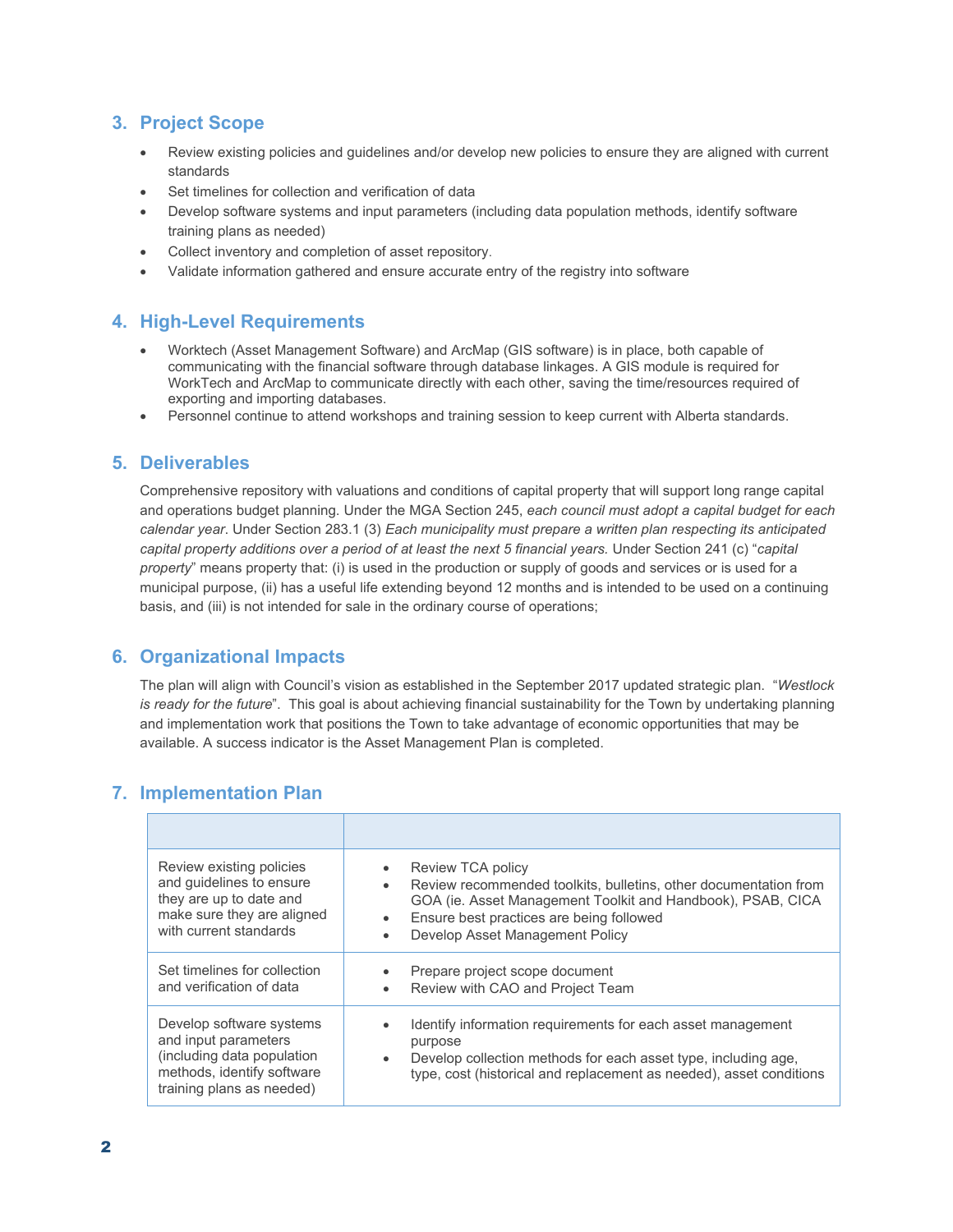| Collect inventory for asset<br>repository                                                        | Assets include but are not limited to water, wastewater and storm<br>$\bullet$<br>infrastructure, road network, facilities, fleet, land and land<br>improvements (playgrounds, parking lots, etc.), computer systems,<br>etc.<br>Physically GPS assets when/where possible, review as-built and<br>$\bullet$<br>record drawings for inclusion and attribute (size, type, make,<br>model, etc) information and input into GIS software as identified. |
|--------------------------------------------------------------------------------------------------|------------------------------------------------------------------------------------------------------------------------------------------------------------------------------------------------------------------------------------------------------------------------------------------------------------------------------------------------------------------------------------------------------------------------------------------------------|
| Validate information<br>gathered and ensure<br>accurate entry of the<br>repository into software | Input inventory into software (SQL Database for use in Diamond,<br>Worktech and GIS)<br>Review accuracy and verify inputs in database utilizing as-built and<br>$\bullet$<br>record drawings.<br>Software training and implementation as required<br>$\bullet$                                                                                                                                                                                       |

## **8. High-Level Timeline/Schedule**

| <b>Activity</b>                                                                                                                            | <b>Start Date</b> | <b>End Date</b> | <b>Responsibility</b>                  | <b>Status</b>           |
|--------------------------------------------------------------------------------------------------------------------------------------------|-------------------|-----------------|----------------------------------------|-------------------------|
| Review existing policies<br>and guidelines to ensure<br>they are up to date and<br>make sure they are<br>aligned with current<br>standards | <b>June 2015</b>  | Ongoing         | Project<br>Manager/Team<br>Leads       | Ongoing                 |
| Develop Asset<br><b>Management Policy</b>                                                                                                  | February 2018     | March 2018      | Project Manager                        | In progress             |
| Develop software systems<br>and input parameters<br>(including data population<br>methods, identify software<br>training plans as needed)  | <b>June 2015</b>  | November 2015   | Project Team Leads<br>Project Manager, | Complete<br>2018 Budget |
| WorkTech / GIS Connect                                                                                                                     | January 2018      | April 2018      | <b>Project Team Leads</b>              | Item                    |
| Set timelines for collection<br>and verification of data                                                                                   | <b>June 2015</b>  | December 2015   | CAO.<br>Project Manager                | Complete                |
| Initial inventory collection<br>of asset repository                                                                                        | December 2015     | December 2017   | Project Manager                        | Complete                |
| Second inventory<br>collection of asset<br>repository                                                                                      | May 2018          | December 2018   | Project Manager                        | Not started             |
| Validate information<br>gathered and ensure<br>accurate entry of the<br>repository into software                                           | January 2017      | December 2018   | Project Manager                        | In progress             |
| Apply for FCM Municipal<br>Asset Management<br>Program Grant-<br>Water/Wastewater/Storm                                                    | September 2017    | November 2017   | CAO                                    | Complete                |
| Apply for FCM Municipal<br>Asset Management                                                                                                | March 2018        | April 2018      | CAO                                    | Not started             |